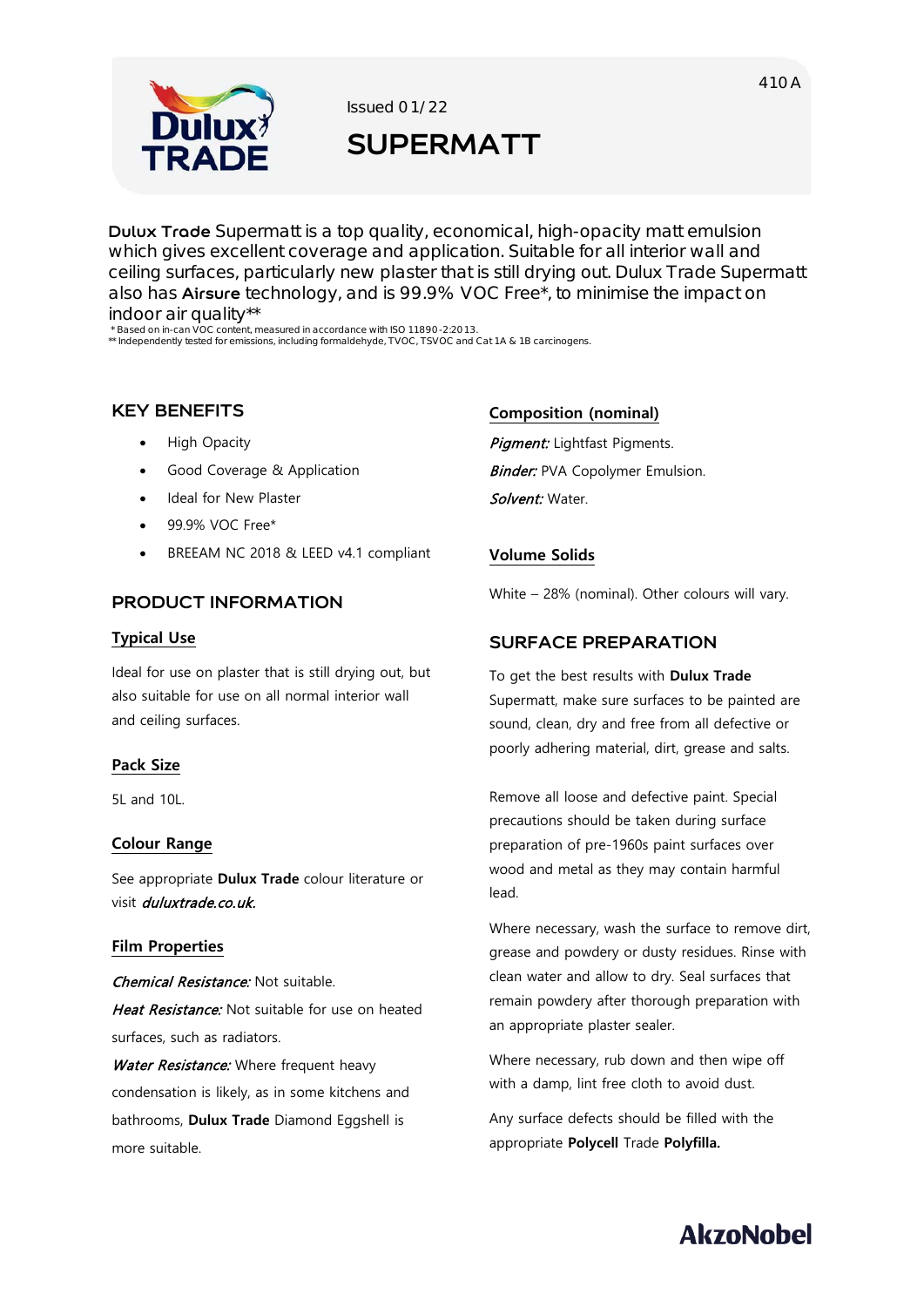

## **SUPERMATT**

### **SYSTEMS INFORMATION**

STIR THOROUGHLY BEFORE USE. Seal new or bare surfaces with a thinned first coat of **Dulux Trade** Supermatt (up to 1 part clean water to 3 parts paint). The normal finishing process is 2 coats of **Dulux Trade** Supermatt (thinned up to 1 part clean water to 4 parts paint), however for significant colour change additional coats maybe required.

For best colour consistency, purchase sufficient tinted paint for each job at one time from the same source.

## **APPLICATION METHOD**

Brush, roller or Airless spray.

As with other water-based paints, do not apply at temperatures below 8ºC (as recommended by British Standard BS 6150).

To minimise picture framing or patchy finishes, we strongly recommend stirring the paint thoroughly prior to use. If thinned, the paint used for cuttingin and for rolling should be to the same ratio. Cut in one wall at a time, then rolling immediately afterwards, not allowing the cutting-in to dry prior to rolling. Cut in no more than 5 to 8cm away from any internal angles, including sockets/switches, skirting, architraves, etc. Roll into the cutting-in, ensuring you roll as close to the edge as possible.

#### **Practical Coverage**

A guide to the coverage which can be achieved under normal conditions is up to 18m² per litre.

## **Thinning**

Sealing new or bare surfaces: Add up to 1 part clean water to 3 parts paint.

Normal use (not to be exceeded): Add up to 1 part clean water to 4 parts paint.

Airless spray application: Add up to 1 part clean water to 5 parts paint.

#### **Spray Recommendations**

Airless Spray: Pressure: approx. 2200-2500 psi Tip size: 517 – 519

The above settings are an indication only. To get the best results, it is advised to tune the settings to suit the site conditions and should be assessed by means of a test area. For more complex surfaces/areas, the use of a Low Pressure or Fine Finish tip should be considered.

#### **Drying Times**

Single coat at standard thickness: Touch Dry: Dependent on temperature and humidity. Recoat: 2-4 hours.

#### **Cleaning Up**

After use, remove as much product as possible from equipment before cleaning with water.

When this paint container is empty please ask your stockist about recycling. If you have leftover